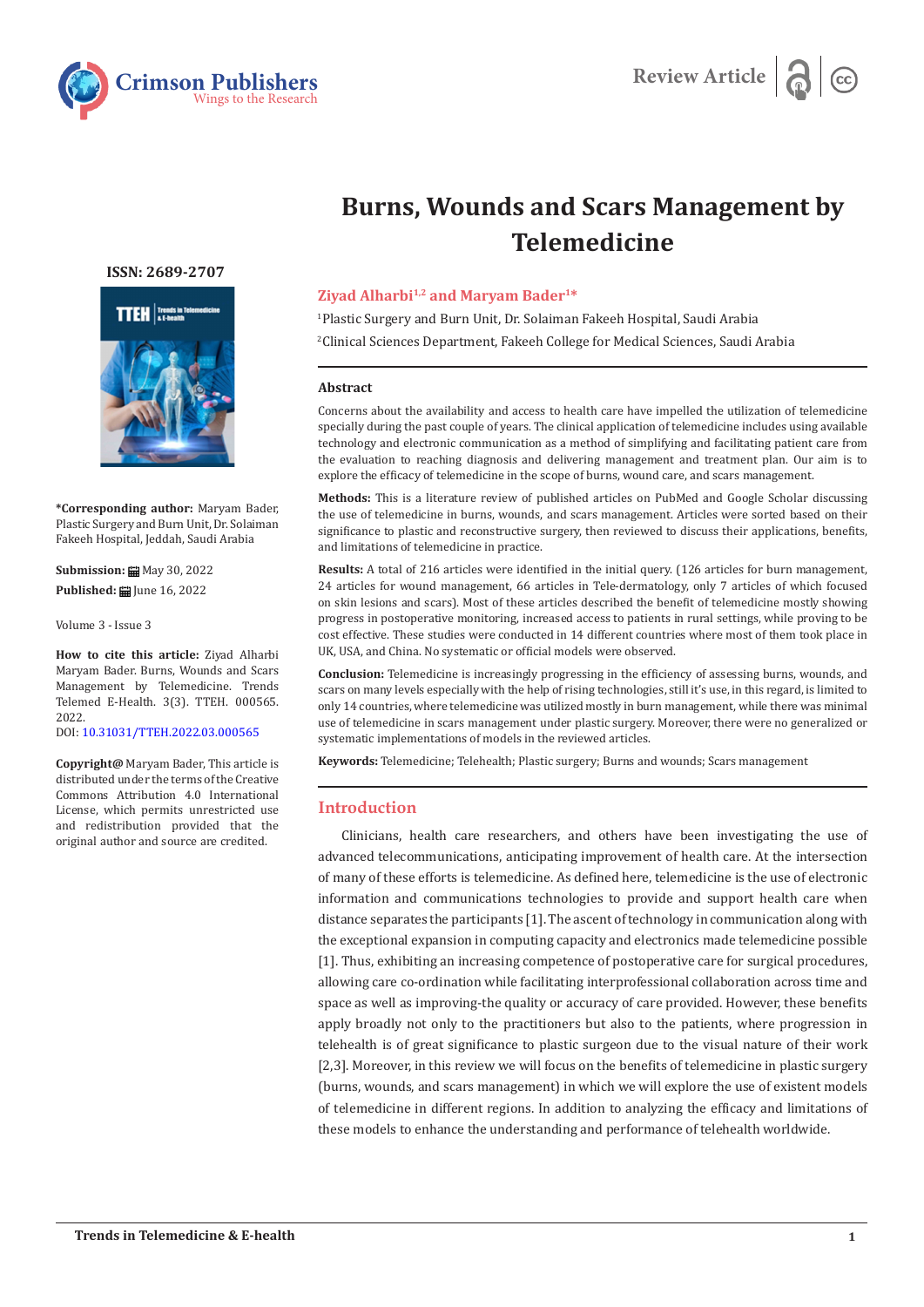## **Methods**

A structured literature review of English-language published articles on telemedicine was obtained using PubMed and Google Scholar discussing the use of telemedicine in burns, wounds, and scars management. Articles were sorted based on their significance to plastic and reconstructive surgery, then reviewed to discuss their applications, benefits, and limitations of telemedicine in practice

### **Results**

Various accessible reviews were comparing the efficiency and standards of Telemedicine uses in burns, wounds, and scars management over the years. Our article sheds light on the number of published studies discussing each topic (burns, wounds, or scars) to be able to compare the extent of telemedicine uses substantially around the world. On top of that, we explored the degree of expansion in terms of numbers of countries who are using telemedicine and whether they have established viable models encompassing telemedicine uses in plastic and reconstructive surgery.

# **Telemedicine and burns**

One article with the title 'A Systematic Review of the Use of Telemedicine in Plastic and Reconstructive Surgery and Dermatology' reviewed 23 articles, 5 of which were covering the use of telemedicine in burn management, which reported a (100%) benefit of telemedicine. This study included USA, Netherlands, Australia, UK, Taiwan France, Germany, Spain, Korea, and Thailand. However, only south Korea and Thailand published articles that evaluated the use of a possible model using phone apps to assess burns. A further article 'Telemedicine and burns: an overview', found 24 articles and 43 studies mainly discussing the value of telemedicine in managing burns concluded that it was times saving, cost effective, and has proven greater involvement in patient care. These articles were established in the following countries UK, USA, Australia, Armenia and Russia. None of these countries showed an implemented model of telemedicine that was routinely used as a measure of dealing with burns or burn management [3,4]. Furthermore, an article review with the title 'Fast resuscitation and care of the burn patients by telemedicine' analyzed 30 articles which took place in UK, Spain, USA, between 1993-2012 exploring the use of telemedicine in fast resuscitation of burn patients [5]. Correspondingly, patient satisfaction was measured in a study that included patients with burns of <15%TBSA, where 97% of 57 patients were satisfied with the use of Tele-burn care in UK [6]. In addition to a study by Wallace in 2012 about the evidence of telemedicine in burn care with a UK perspective investigated 24 clinical studies from Spain, UK, Australia, Germany, USA [6]. Similarly, positive results were observed in most of these articles.

## **Telemedicine and wound care**

Wound care was the focus of 24 articles [2] 4 of which included programmed phone applications, whereas the remaining studies used other modalities facilitating the implementation of telemedicine. Results showed efficacy and safety with conventional standard care of chronic wounds [7]. A different study in Switzerland developed an mHealth tool that suggested technical solutions taking a further step towards reliable and trustworthy digital health for home-based self-management of wounds [8]. Additionally, studies about chronic wound ulcers assessed outcomes in 182 chronic foot ulcer patients, conveyed that 79.8% healed in the Telemedicine group with high satisfaction levels compared to 76.1% in the standard care group. On the other hand, amputations were higher in patients receiving standard care than Tele-care [9,10].

## **Telemedicine and scars management**

A systemic review included mentioned above included 66 articles focused on telemedicine in dermatology, also demonstrated significant promise. 5 of these articles discussed the use of telemedicine in detecting, assessing and managing skin lesions including skin cancer [3]. Countries such as Austria, Australia Italy, USA, UK, Brazil contributed to these studies where various models were introduced for assessing and managing skin lesions. Evaluation of burn scars using the patient and observer scar assessment scale can be accurately performed via live videoconferencing especially in rural communities with less facilities and lower income [9]. Ultimately, a recent paper proposed a novel optical palpation device designed to evaluate tissue stiffness on a commercially available smartphone [10,11]. Finally, minimal published articles were found under scars management in Telemedicine.

## **Discussion**

The exponential expansion of mobile technology alongside its simplicity and evidence of its up-shooting accessibility has given rise to the escalated dependence towards these devices or applications on daily basis. Revolutionary uses of mobile devices and apps for the improvement of patient care and management has been researched over the years. Different phone applications demonstrated excellent sensitivity and specificity in detecting skin changes in the postoperative care. Considering the omnipresence of smartphone applications for medical uses in fields such as family medicine and dermatology it is likely that the ongoing technological progress will shadow the accurate, reliable, easy-to-use "apps" in plastic surgery. Consequently, the reviewed articles included detailed studies investigating the quality and clarity of different devices and applications in utilizing images and videos as a modality to evaluate and manage burns, wounds and skin lesion, where most data measuring results and patients' satisfaction showed great